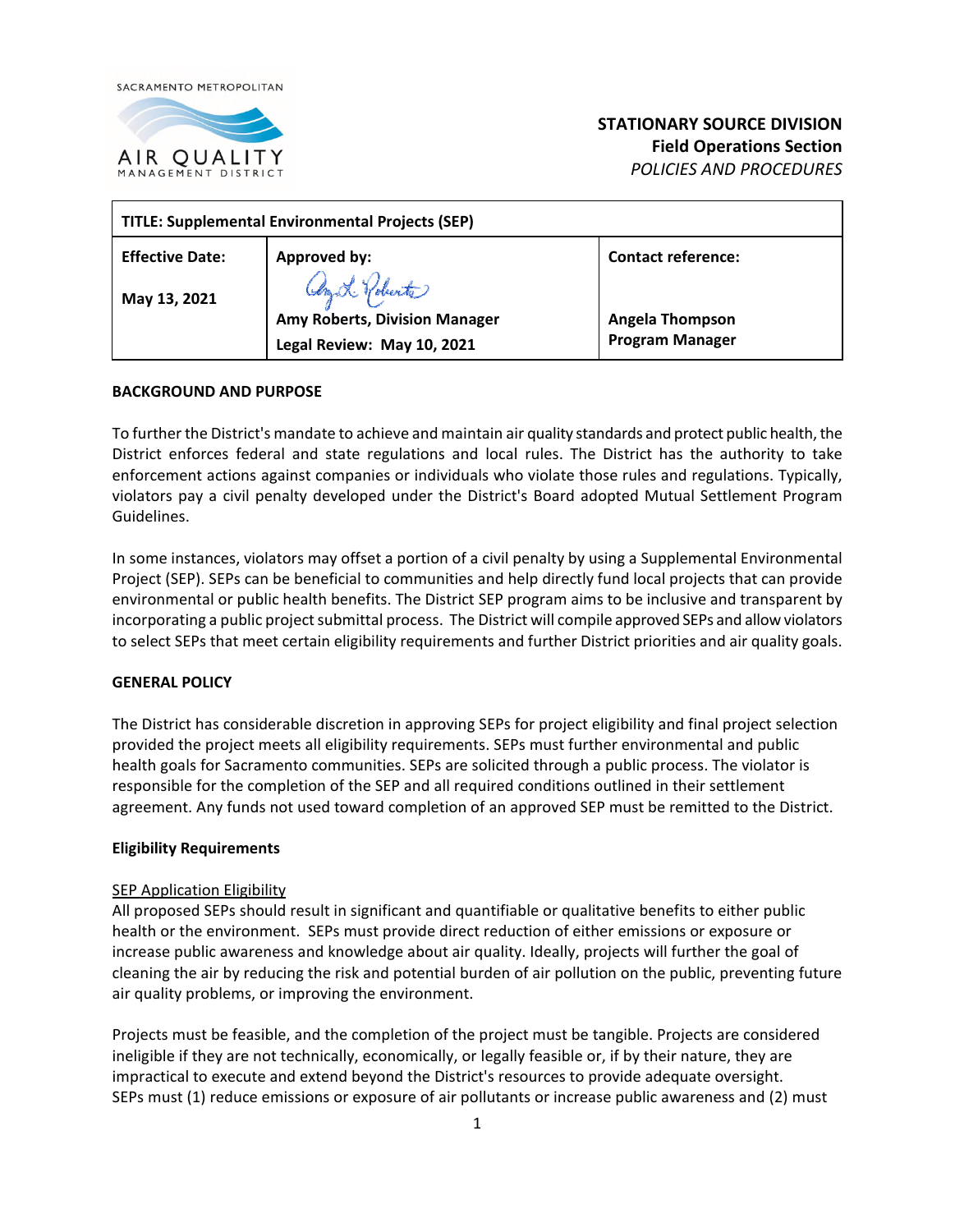benefit a District priority community. District priority communities are the "medium" priority communities and above identified on the Sacramento Metropolitan Utility District (SMUD) Sustainable Communities Resource Map or a designated AB617 community that has been selected under the District's Community Air Protection Program.

The project must address one or more of these project categories:

- Pollution Prevention or Reduction: Prevent or reduce air pollution or greenhouse gas emissions
- Environmental Restoration and Protection: Improve or restore the quality of the environment
- Environmental Education or Compliance Training: Provide assistance to educators, schools, and community groups to conduct training and public awareness campaigns aimed at the public and the regulated community
- Community Monitoring: Provide tools to be used by trained members of the public for data acquisition and enhancement of existing air quality monitoring stations
- Other: Considered on a case-by-case basis if there is a demonstrated and substantial benefit to health or the environment

### Project Selection for Violator

The District will provide a list of approved SEP proposals. The violator must pick a project that has a nexus to the pollutant at issue in the violation or to the location of the violation. SEPs cannot fulfill a statutory or regulatory requirement and cannot directly benefit the violator.

### **GENERAL PROCEDURE**

## Public Project Submittal Process

All proposed SEPs must be submitted to the District in writing using the District's SEP application. SEP applications will be accepted through a public solicitation process during discrete application periods. Applications will not be accepted after the solicitation closing date.

SEP applications will contain the following:

- A complete description of the project
- A description of the SEP categories the project addresses
- A description of the expected air quality benefits
	- o Expected reductions in air pollution should be fully described and substantiated
	- o When possible, a quantification of the expected air pollution reduction achieved
- List of project costs and projected timelines and completion date(s)

The Project Administrators (SSD Leadership) will review applications to determine project eligibility and confirm they meet the SEP Eligibility Requirements. The Project Administrators may reject specific project elements, including contractors, consultants, and recipients, based on experience, capacity or fitness to perform the project.

Once the project has been approved, the project will be added to the list of eligible SEP projects on the SEP website, and the applicant will be notified. If the project was not approved, the applicant will be notified by the Program Administer and told the reason their project was not accepted.